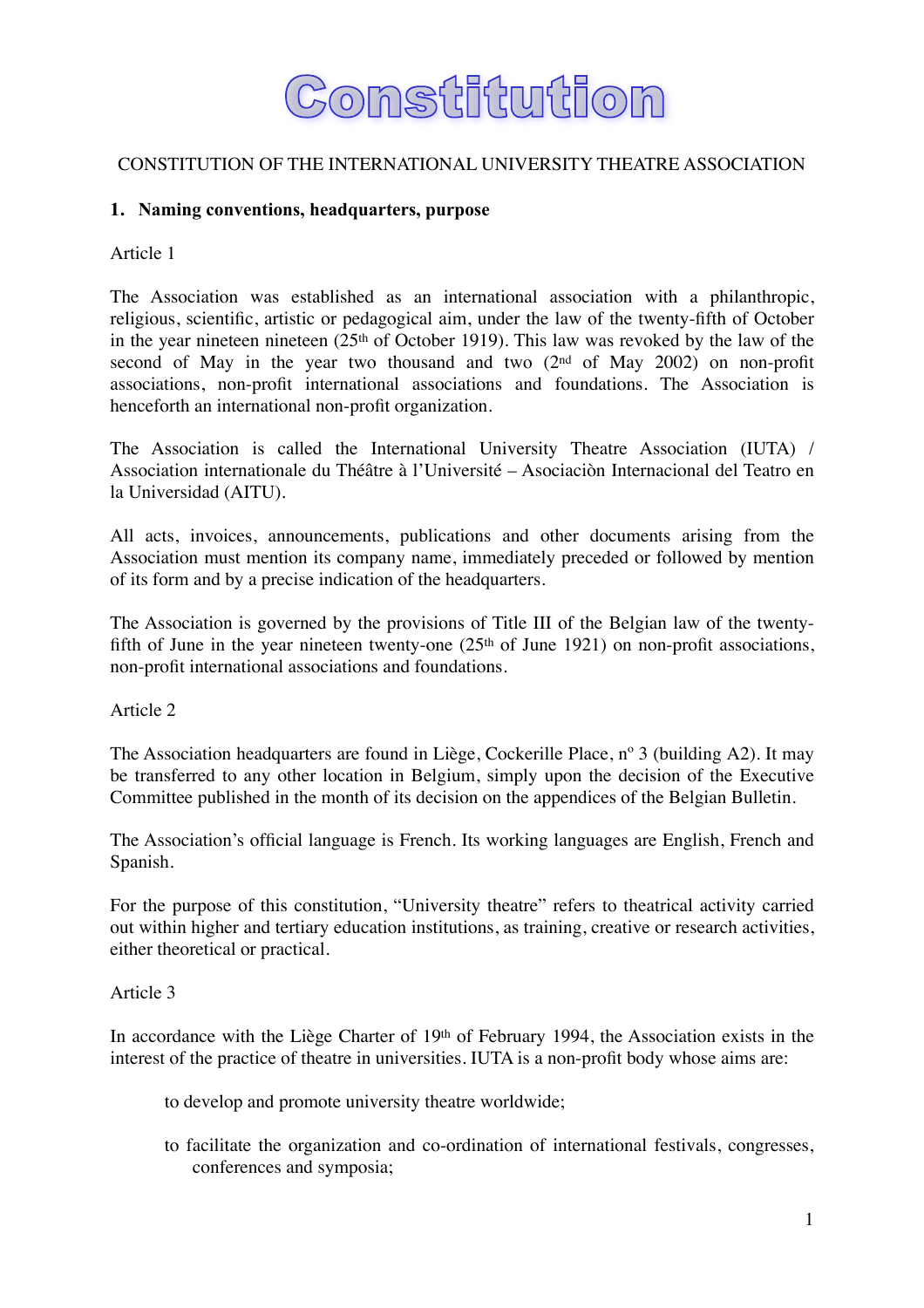- to encourage theatrical activities in universities by promoting relations and collaborations, as well as to aid, in every way, all other projects which foster university theatre in all countries;
- to facilitate wide circulation of university theatre performances as well as the dissemination of germane literature, by means of books, periodicals, exhibitions, audiovisual productions, and other methods of communication;
- to obtain facilities in theatres, universities, etc. for university theatre in all countries, for students and staff alike;
- to assist members in obtaining grants for their work from official bodies, foundations, trusts, and other grant-making bodies.

#### **2. Membership**

#### Article 4

The Association is formed from two membership categories: Full Members and Affiliated Members.

Full or Institutional Members are legal representatives who follow the laws and customs of their home country, who participate in the organization and its functioning.

Institutional membership of the Association shall be open to all local, national or international institutions or organizations which include university theatre in their activities and who accept these articles.

Affiliated or Individual Members of the Association shall be open to any person who undertakes to support and promote the objectives and the work of the Association, and who accepts these articles.

Each Institutional Member shall have one vote; each Individual Member shall have a consultative voice.

Membership, whether Institutional or Individual, is acquired by a majority vote of the General Assembly on the proposal of the Executive Committee to which a written request must be lodged at least two months prior to the General Assembly. Membership starts at the conclusion of the General Assembly.

Membership, whether Institutional or Individual, shall cease:

a) if members resign or pass away;

b) if they are expelled as a result a General Assembly vote as specified in the last paragraph of article 6;

c) if, following notification by the secretariat, the payment of their annual subscription specified in article 6 falls one year and one month in arrears.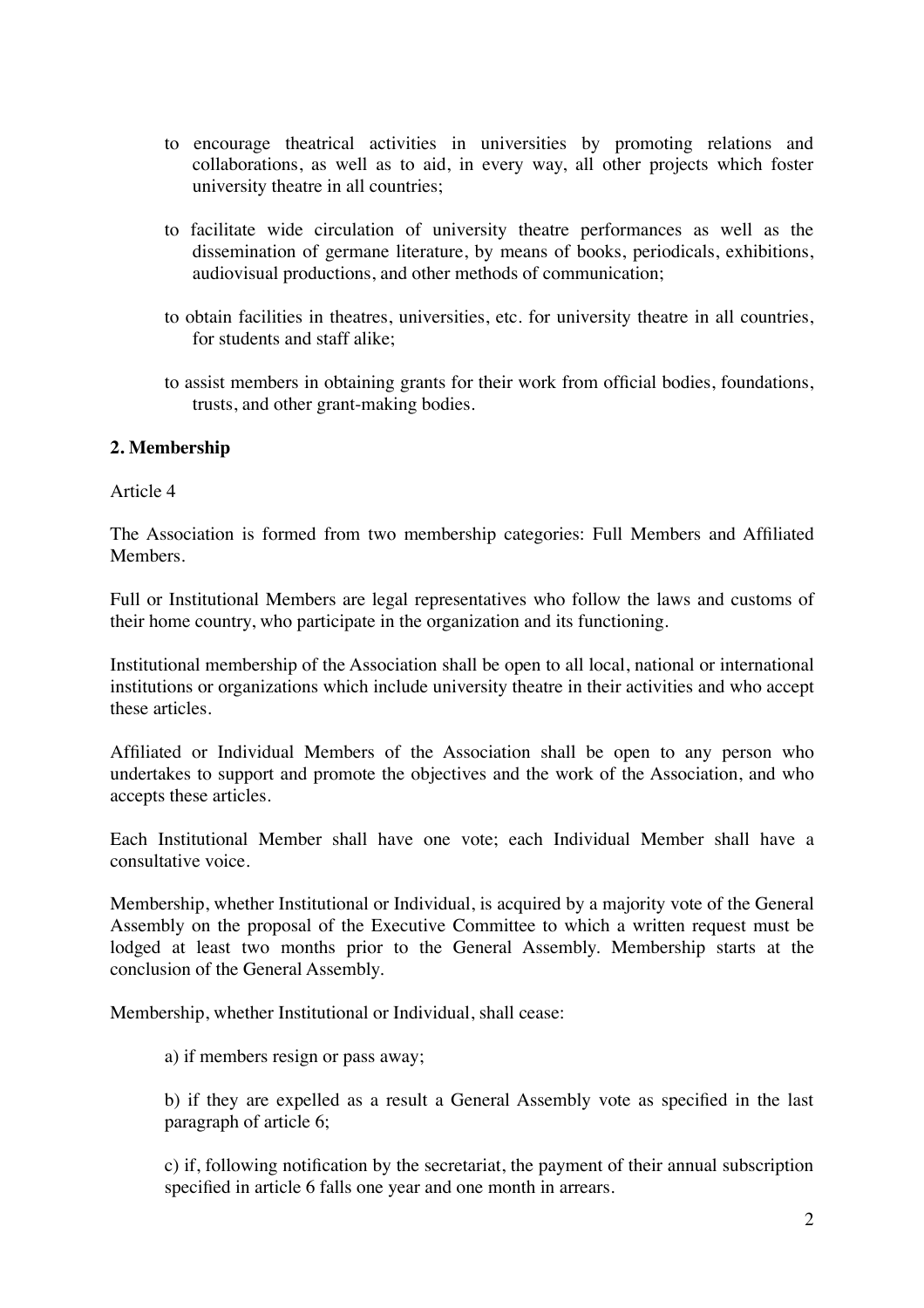Article 5

A member who no longer forms part of the Association (as a result of death or otherwise) relinquishes their rights to the Association's assets.

## **3. General Assembly.**

Article 6

The General Assembly is the central directive body and sovereign power of the Association.

The General Assembly is comprised of all the Association's members. Each Institutional Member shall appoint a delegate for the General Assembly and for each membership consultation. They shall also give notice to the Secretary General at least two months in advance.

The following points fall within their jurisdiction:

a) Approval of budgets and accounts;

b) Appointing and revoking potential administrators and officials;

c) Dismissal of these people or the decision to take legal action, in the name of the Association, against any of these representatives;

- d) Approving possible interior regulations and their alteration;
- e) Alteration of statutes;
- f) Voluntary dissolution of the Association.

It establishes the broad outline of the Association's policy, and delegates its implementation to the Executive Committee. It ratifies reports, recommendations and financial statements presented by the Executive Committee. It decides upon the cost of annual subscriptions for Institutional and Individual Members, as long as this amount does not exceed one hundred and fifty euros ( $\in$ 150.00). It ratifies the financial charges, as authorized by the Executive Committee during its meetings, that the members of the Association abide by.

Upon proposal by the Executive Committee, the General Assembly elects the President of the Association by a majority vote of the Institutional Members in attendance.

It decides upon the number of Vice-Presidents and of elected Members of the Executive Committee to be appointed for the next four years.

It may expel any Institutional or Individual Member who fails to fulfil statutory obligations towards the Association, at the request of the Executive Committee who must, in advance, hear the defence of the person in question. This is followed by a vote of at least two thirds of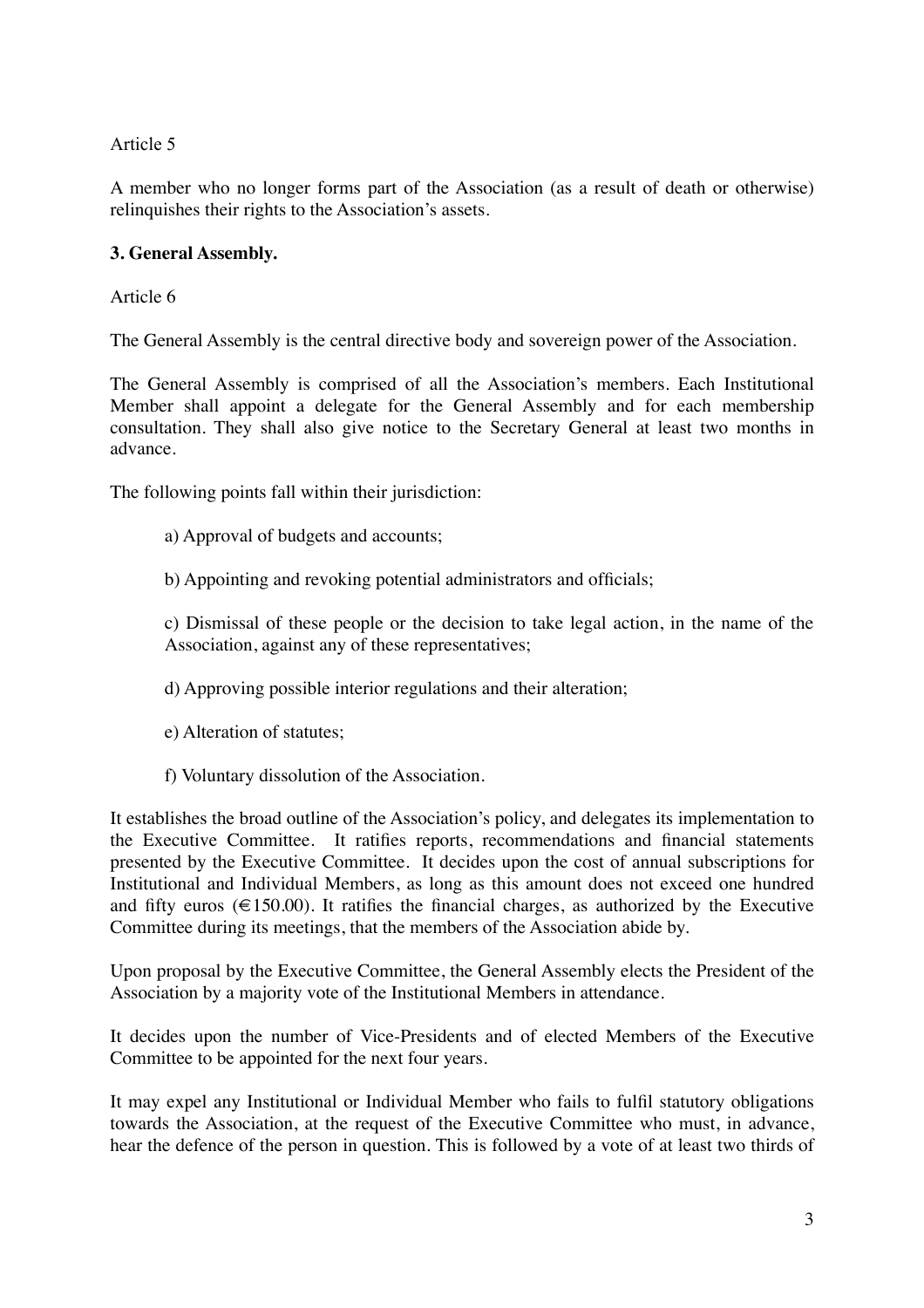the members in attendance, assuming the expulsion request was on the General Assembly's agenda.

## Article 7

The General Assembly convenes every year on the date indicated on the summoning notice, presiding under the President or, in their absence, under the Vice President, at the headquarters or at the location indicated on the summoning notice.

This summoning notice is prepared by the Secretary General and sent by post, fax, email at least eight days prior to the General Assembly meeting. It contains the meeting agenda.

Unless in exceptional circumstances foreseen by current statutes, decisions and elections shall be decided by simple majority vote by present or represented members.

For the General Assembly, Institutional Members are able to elect another Full Member to represent them as proxy. Each Full Member cannot, however, act as proxy for more than three members.

They cannot decide on anything outside of the proposed agenda.

The General Assembly outcomes are recorded in a register held by the president at the Association headquarters, to remain at the disposal of members, who may consult them without removing the register.

#### **4. Amendment of Statutes**

#### Article 8

Without conflict with articles 50,§3, 55 and 56 of the law of the twenty-seventh of June in the year nineteen twenty-one (27<sup>th</sup> of June 1921) on non-profit associations, non-profit international associations and foundations, any proposal aiming to amend statutes must stem from the administrative body; unless otherwise agreed upon, the administrative body must bring this to the members' attention at least one month in advance of the General Assembly meeting.

The General Assembly can only reasonably discuss an amendment to statutes if two thirds of members, present or represented, have voting rights.

No decision shall be established if it does not receive a four-fifths majority vote.

Amendments to statutes will only have effect, as concerns the social objective and the activities put in place to achieve this goal, following approval by the Head, in compliance with article 50,§3 of the law, and following publication to the appendices of the Belgian Bulletin, in compliance with article 51,§3 of the same law.

The General Assembly will settle the method of the Association's dissolution or liquidation.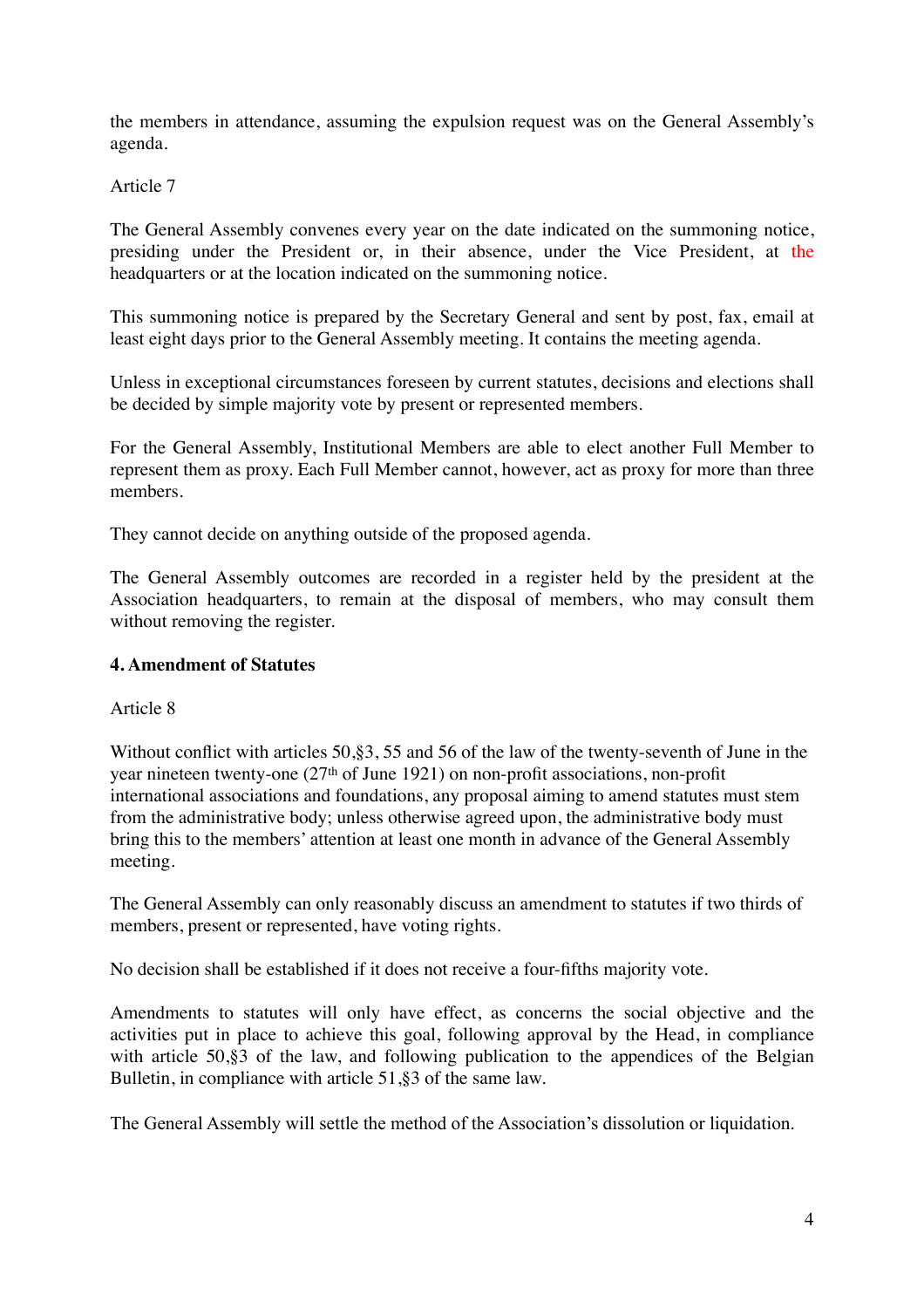# **5. Executive Committee**

## Article 9

The Association is managed by an Executive Committee comprised of the President of the Association, the Vice-President or Vice-Presidents, the Secretary General, the Treasurer, as well as three to six elected members.

The President governs the meetings. The Secretary writes and maintains the minutes, carrying out the required publication of the minutes and keeping a list of members; they are responsible for summoning each speaker. The Treasurer maintains and publishes the financial accounts and manages tax declarations and all other finance-related matters. The Treasurer's duties may be carried out at the same time as one of the other duties.

Committee members are elected by the General Assembly by simple majority of present Institutional Members, in compliance with article 7. A member of the committee must at least have Belgian nationality.

The President, elected two years ahead of taking office, will serve for four years. If there is no appointment two years prior to the expiry of the current President's mandate, the presidency will be extended for one year. This mandate is renewable only upon the expiry of their successor's mandate.

The term of the Vice-President(s), and each elected member shall be four years. The committee shall be renewed by half every two years. No more than two members may be elected from any one country.

Candidates for election must be nominated by at least two members from two different countries.

Nominations for candidates are open three months preceding the General Assembly and close on the eve of the Assembly. The ballot shall take place at the end of the Assembly.

The Administrators can be dismissed at any time by the General Assembly. This decision will be decided by simple majority of the voices presented or represented. Each member of the Executive Committee can themselves dismiss by means of written notification to the President of the Association. The mandate of any Committee member also expires by death or incapacity. Any outgoing administrator will attempt to continue in their role until a replacement is appointed.

All acts relating to the appointment, dismissal or cessation of the Administrator's duties are deposited to the commercial court within the Association's headquarters in order to be published to the appendices of the Belgian Bulletin.

Article 10

The Executive Committee is responsible for managing the Association's affairs and finances and for executing the decisions made by the General Assembly.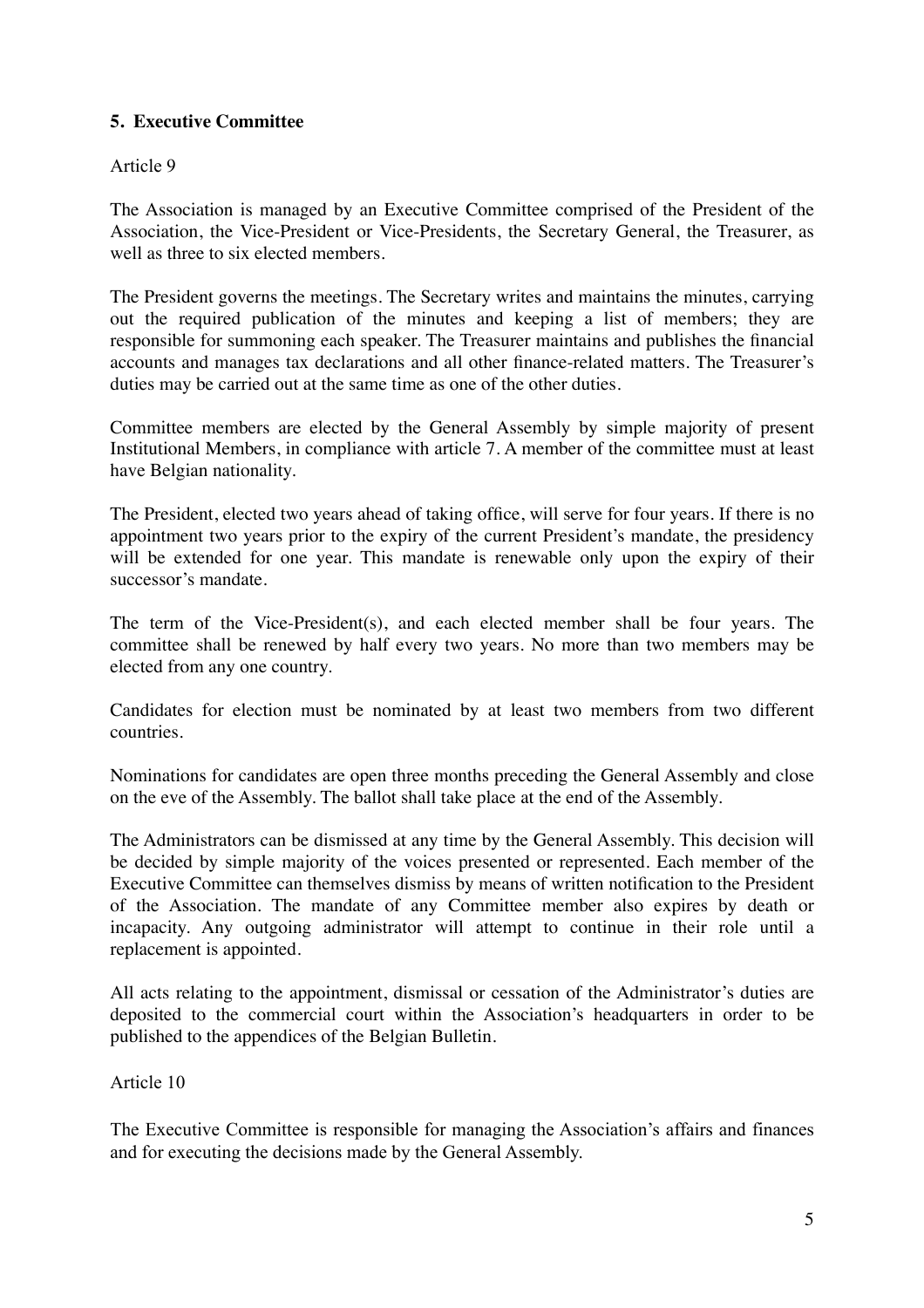## Article 11

The Committee shall meet at least once a year. Unless in the case of duly justified emergency or agreement among those concerned, it must be convened at least one month in advance.

This summoning notice is prepared by the Secretary General and sent by post, fax, email and contains the meeting agenda.

The Committee can only reasonably deliberate if at least half of its members are present or represented.

The Executive Committee resolutions are voted by simple majority of members present or represented. In the event of a tie vote, the President has the casting vote.

The resolutions are recorded in a register, signed by the President and held at the Association's headquarters.

Article 12

The Committee may decide urgent matters by correspondence or by email if Full Members do not communicate their opposition to this in advance or if it proves impossible or unnecessary to hold a special meeting.

In this case, the Secretary General in agreement with the President shall send to each Committee member a questionnaire and/or a proposal of the decision to which each member responds in writing. Decisions will be made by a two-thirds majority.

The decisions made by correspondence must be saved by the following Executive Committee.

Article 13

The Committee may appoint ad hoc Sub-Committees to fulfil different tasks, whose chairmen shall be chosen from the members of the Executive Committee and whose terms of reference shall be established by the Executive Committee.

#### **6. Budget and Accounts**

#### Article 14

The Committee entrusts to the Treasurer the administration of funds, the preparation of the budget and the accounts of the Association.

The financial year begins on the 1<sup>st</sup> of January and ends on the 31<sup>st</sup> of December each year.

The Committee is required to submit their approval to the General Assembly of the accounts for the previous year and of the budget for the following year.

The accounts of the Association shall be prepared every year and shall be audited every two years by professional and independent auditors.